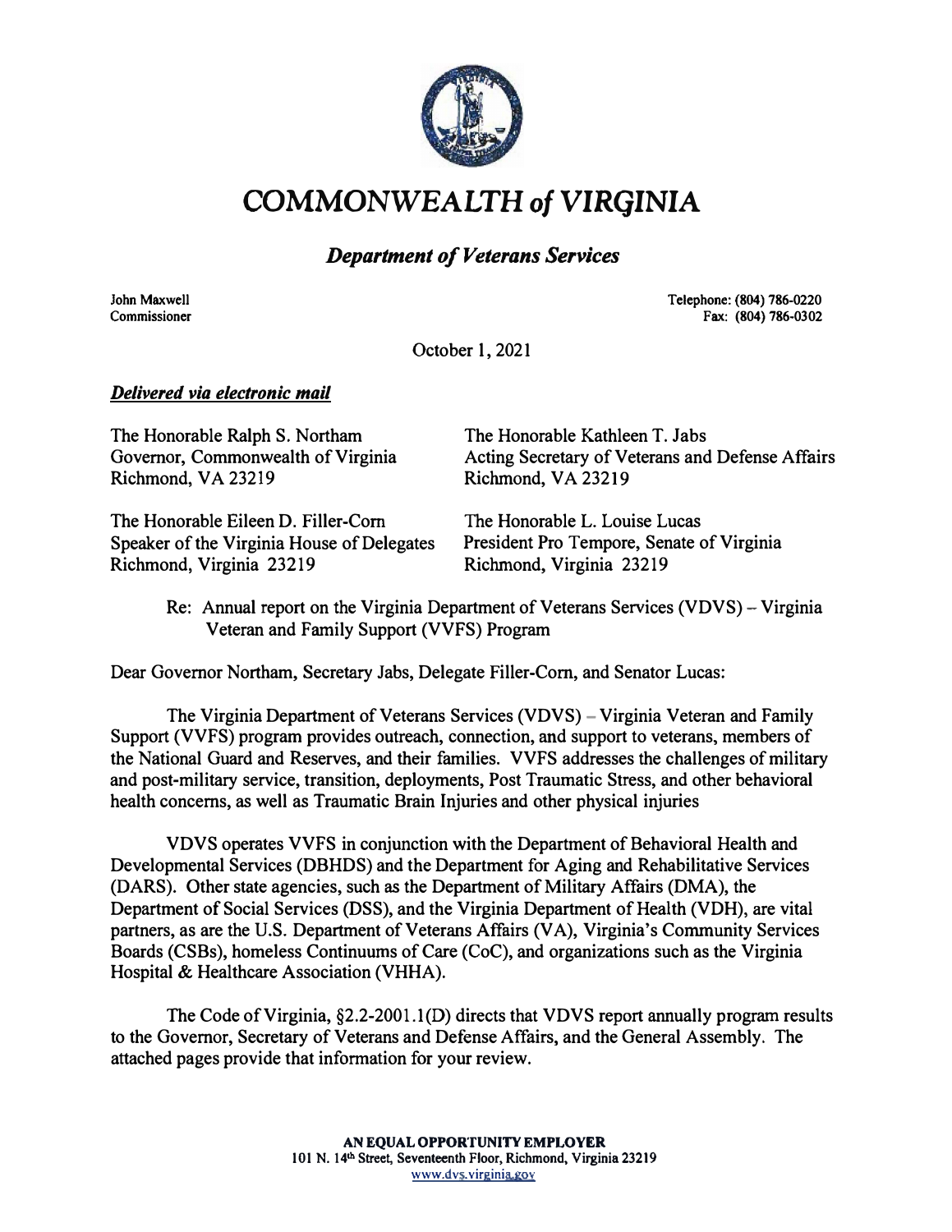Governor Northam, Acting Secretary Jabs, Delegate Filler-Com, and Senator Lucas October 1, 2021 Page 2

VDVS is grateful for your support and we look forward to addressing any questions and concerns.

AD ayul

Attachment: VVFS 2021 Annual Report

Cc: Ms. Alison G. Land, Commissioner, DBHDS Ms. Kathryn A. Hayfield, Commissioner, DARS Mr. Michael Dick, Chairman, Board of Veterans Services Ms. Denice Williams, Acting Chairman, Joint Leadership Council of Veterans Service **Organizations**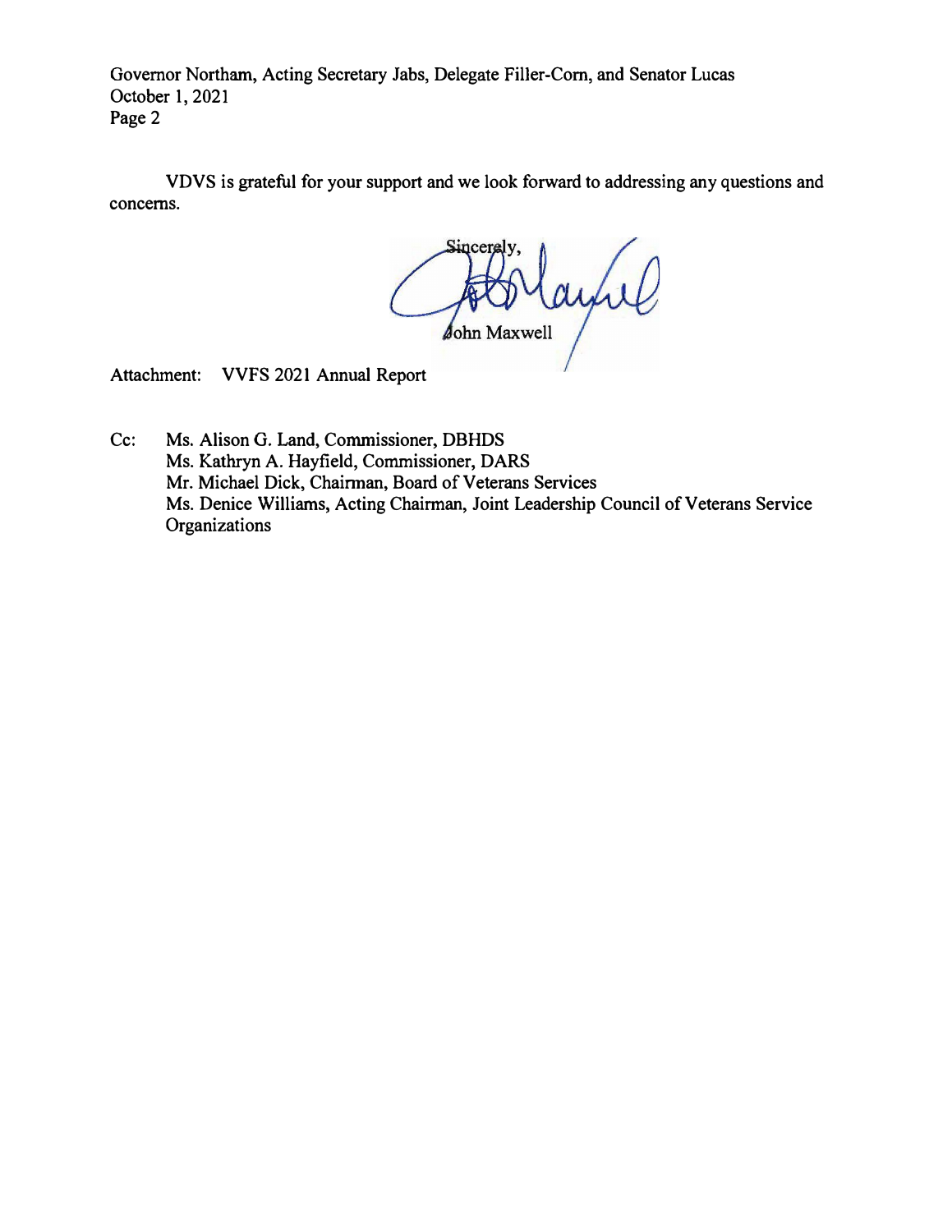# **VIRGINIA DEPARTMENT OF VETERANS SERVICES**

### **2021 ANNUAL REPORT**

## **ON THE VIRGINIA VETERAN AND FAMILY SUPPORT PROGRAM**

**TO**

## **GOVERNOR RALPH S. NORTHAM,**

## **ACTING SECRETARY KATHLEEN T. JABS,**

**AND**

**THE VIRGINIA GENERAL ASSEMBLY**

**October 1, 2021**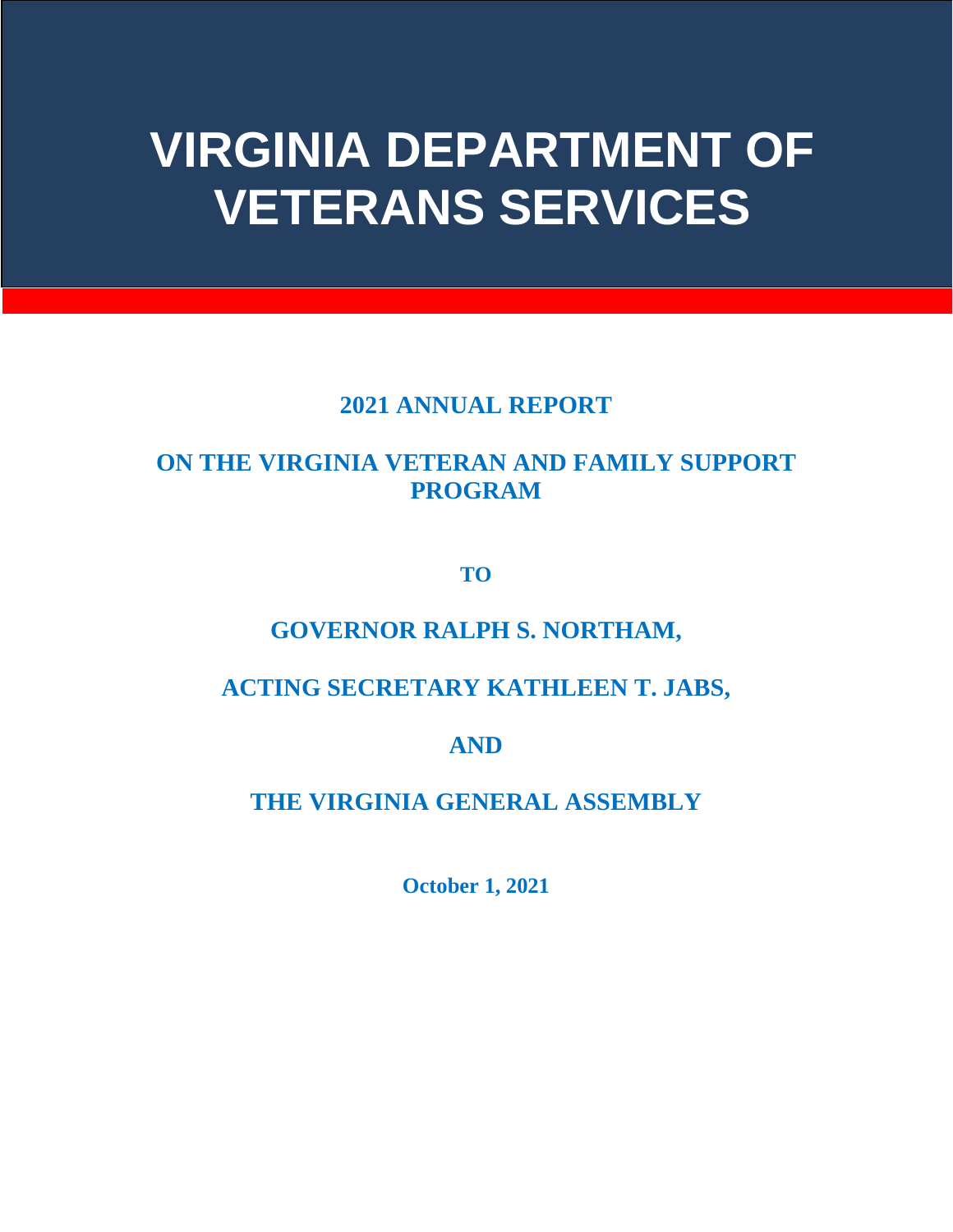## **THE VIRGINIA VETERAN AND FAMILY SUPPORT PROGRAM**

#### **MISSION**

*To monitor and provide resource connections and care coordination for behavioral health, rehabilitative, and other related supportive services to Virginia veterans, National Guard, Armed Forces Reserves, caregivers, and families.* 

#### **ACTIVITIES**

The Virginia Veteran and Family Support (VVFS) program is a focused response to the growing need to improve and expand services to our nation's veterans and their family members coping with the impact of deployment, military service, Post-Traumatic Stress Disorder (PTSD), and operational stress and/or traumatic brain injury (TBI). It is operated by the Virginia Department of Veterans Services (VDVS) in cooperation with the Department of Behavioral Health and Developmental Services (DBHDS) and the Department for Aging and Rehabilitative Services (DARS). VVFS serves veterans of all eras who are Virginia residents, members of the Virginia National Guard or Armed Forces Reserves (not in active federal service), and their family members.

The purpose and priorities of the VVFS program are:

- Build awareness of veterans service needs, and of VVFS as a resource to help address those needs, through marketing, outreach, and training for first responders, service providers and others;
- Collaborate with relevant agencies of the Commonwealth, localities, and service providers;
- Develop and implement a consistent method of determining how many veterans in the Commonwealth are currently in need of mental health, physical rehabilitation, or other services, or may be in need of such services in the future;
- Work with veterans to develop a coordinated resources plan that identifies appropriate service providers to meet the veteran's service needs;
- Refer veterans to appropriate and available providers on the basis of needs identified in the coordinated resources plan; and
- Monitor progress toward individually identified goals in accordance with the coordinated resource plan.

In 2021, VVFS continued investing in its partnerships with federal, state, and community partners to connect service members, veterans, and their families (SMVF) to resources and services. Due to COVID-19, VVFS shifted services to provide increased virtual care coordination to SMVF in need of resources while offering in-person services as needed. Through the Governor's Challenge and the Mayor's Challenge to Prevent Suicide among Service Members, Veterans, and their Families in Virginia, VVFS expanded virtual training, such as Military Culture Competency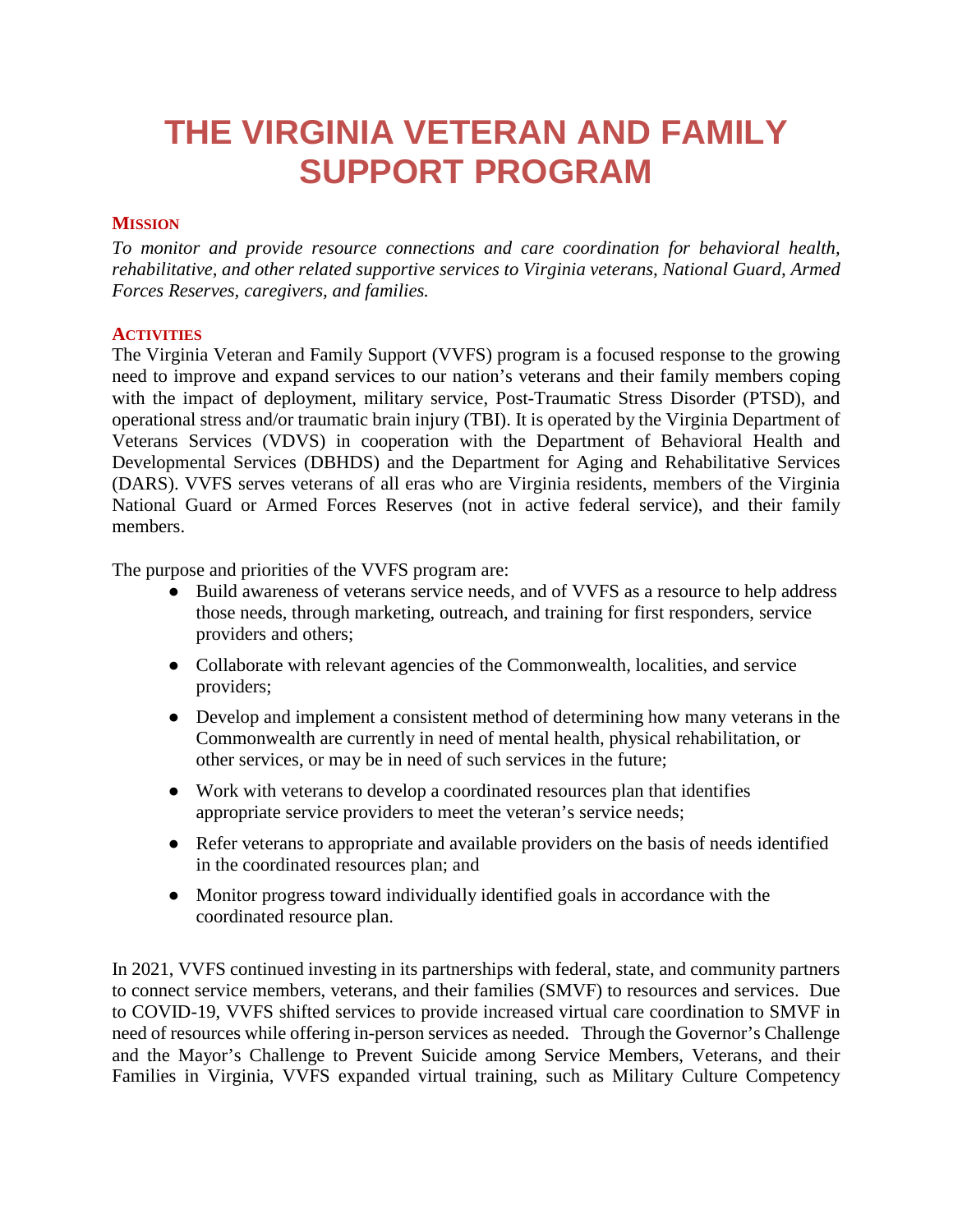(MCC) and Crisis Intervention Training (CIT), to state agencies and community partners to enhance knowledge and resource connections.

Creating continuums of care for SMVF for behavioral health, rehabilitative, and supportive services is a priority for VVFS; in doing so, the program is an important port of entry for SMVF to quickly access services when needed.

VVFS continues its partnership with the Department of Social Services and Virginia 2-1-1 to enhance the statewide 2-1-1 system. With additional call specialists, increased training on military and veteran competency, and increased collection of data, the 2-1-1 system is better able to connect veterans 24/7 to community, state, and federal resources. The system connected 4,755 veterans, active duty military, and their family members to services in FY21. The majority of referral needs were for utility and housing assistance, social services, and job-related services.

#### **Governor's Challenge and Mayor's Challenge to Prevent Suicide Among Service Members, Veterans, and their Families**

VVFS has continued its efforts as members of the [Governor's Challenge and the Mayor's](https://www.samhsa.gov/smvf-ta-center/mayors-governors-challenges)  [Challenge to Prevent Suicide Among Service Members, Veterans and their Families.](https://www.samhsa.gov/smvf-ta-center/mayors-governors-challenges) The City of Richmond was one of the first eight cities in the nation to join the Mayor's Challenge, and Virginia was one of the first seven states to participate in the Governor's Challenge. The United States Department of Veterans Affairs (USDVA) and the Department of Health and Human Services' (HHS) Substance Abuse and Mental Health Services Administration (SAMHSA) sponsor both of these initiatives.

The Virginia team is implementing the USDVA's National Strategy for the Prevention of Veteran [Suicide,](https://www.mentalhealth.va.gov/suicide_prevention/docs/Office-of-Mental-Health-and-Suicide-Prevention-National-Strategy-for-Preventing-Veterans-Suicide.pdf) which provides a framework for using a comprehensive public health approach to address the growing public health challenge among the veteran population. Secretary Daniel Carey, Health and Human Resources, and Acting Secretary Kathleen Jabs, Veterans and Defense Affairs, colead the Governor's Challenge team in Virginia.

Nationwide, Governor's Challenge teams focus on three main priorities:

- 1. To identify SMVF and screen for suicide risk
- 2. To promote connectedness and improve care transitions
- 3. To increase lethal means safety and safety planning

Tying into these national priorities, the theme of the Virginia's Governor's Challenge team is the "*3C's – Care, Connect, and Communicate*":

- *Care:* The provision of accessible and culturally competent behavioral health services.
	- o *Strategy:* Identify, screen, and refer SMVF at risk of suicide in community services.
- *Connect:* Bringing military/veteran specific and community services together; forming systemic partnerships.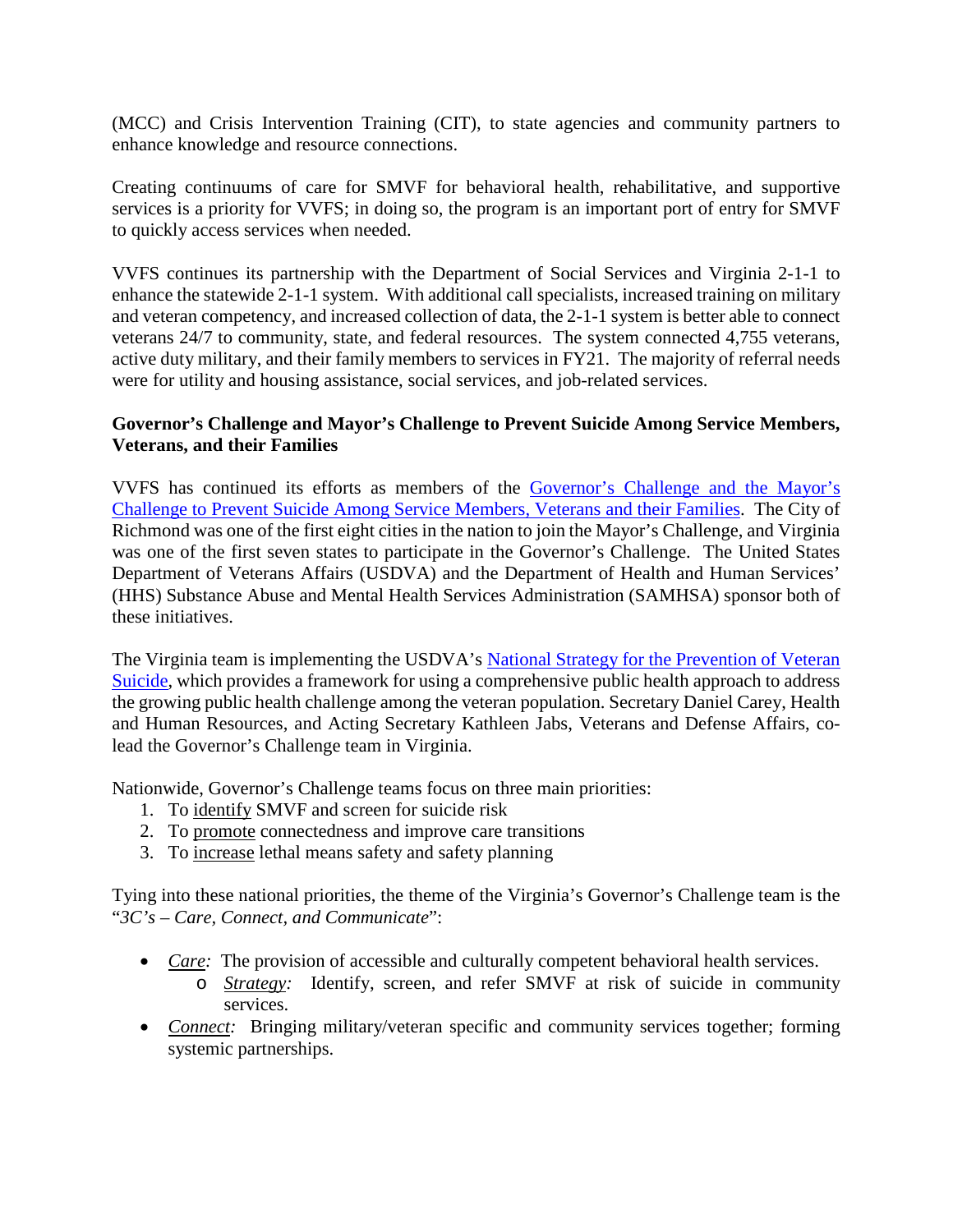- o *Strategy:* Increase engagement between VA Veterans Health Administration (VHA), Virginia Department of Veterans Services (VDVS), and partner organizations for SMVF referrals.
- *Communicate:* Educating the SMVF population on resources and behavioral health providers on military culture and suicide prevention best practices.
	- o *Strategy:* Expand lethal means safety (particularly firearm safety) training to community stakeholders.

As part of the Governor's Challenge, VVFS and the Benefits Division of VDVS joined *Virginia's Identify SMVF, Screen for Suicide Risk, and Refer for Services* (VISR) pilot. The goal of the VISR pilot was to develop military culture, suicide prevention, and safety planning infrastructure in community agencies, including hospitals, local departments of social services, Community Service Boards (CSBs).

As part of the VISR initiative, VVFS trains all new VDVS Benefits staff in suicide prevention, risk screening, and safety planning. In addition, VVFS staff promote military culture and suicide prevention best practices among community partners such as Veterans Service Organizations, human services providers, employment support and faith-based programs. This includes Military Cultural Competency (MCC) and Transition Awareness Training for state and community agencies. VVFS provided both virtual and in-person training in response to COVID-19 and trained over 1,400 in MCC in FY21

During the initial VISR pilot screening phase (February – August, 2020), VISR pilot partner agencies identified 3,014 SMVF, of whom 2,311 were screened for suicide risk; 30% of those screened were at risk of suicide (defined as at least low risk, but also includes individuals at moderate and high risk). At-risk individuals were linked to behavioral health and supportive services responsive to their level of need. Prior to VISR pilot training and infrastructure development in these community agencies, some of these individuals may have been missed and at risk of crisis or suicide without life-saving support.

| <b>VISR SMVF Totals for February - August 2020</b><br>(Totals Across Sectors) |       |  |  |
|-------------------------------------------------------------------------------|-------|--|--|
| Served                                                                        | 3,014 |  |  |
| Screened for Suicide                                                          | 2,311 |  |  |
| Screened at Risk                                                              | 696   |  |  |
| Safety Plan Established                                                       | 619   |  |  |
| <b>Referred to VHA</b>                                                        | 42    |  |  |
| Referred to Military Treatment Facility (MTF)                                 | 18    |  |  |
| <b>Referred to VDVS</b>                                                       |       |  |  |

Since the end of the VISR pilot in August 2020, VVFS expanded risk screening in the Benefits service line from eight staff in the initial pilot to 77 staff members by July 2021. VVFS developed the training (suicide prevention, risk screening, and safety planning) and referral protocol (to VVFS for non-emergent needs and to the Veterans Crisis Line for urgent support) for the expansion among existing Benefits staff and now trains all new hires.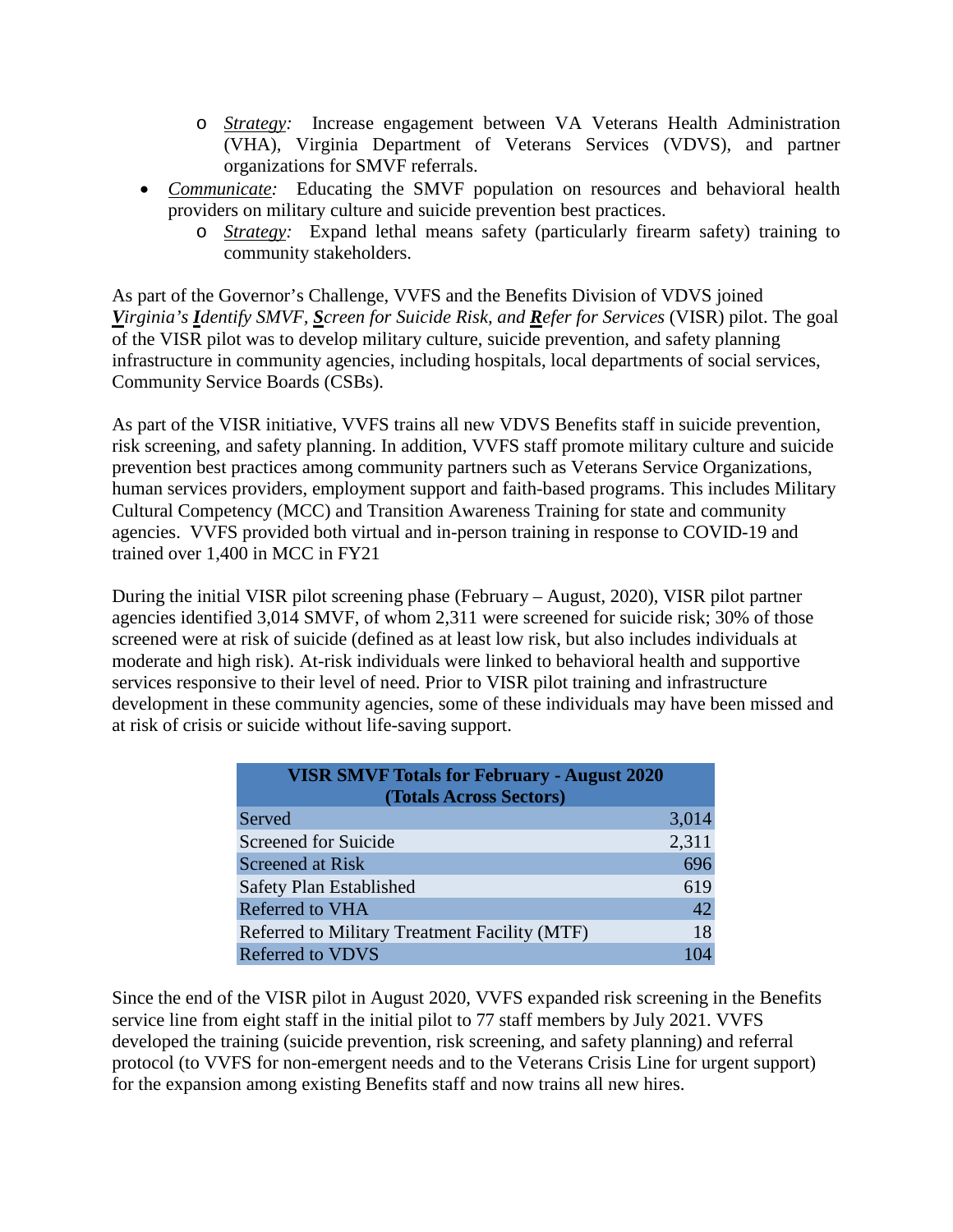The table below shows the major increase in the total number of SMVF (426) screened for suicide risk during the initial phase (February-August 2020) of the VISR pilot by eight Benefits staff members compared to the total screened (412) in just the month of July 2021 by 77 staff. In July 2021, 61 individuals screened at risk of suicide and the VVFS and Benefits teams linked them behavioral health resources. This expansion helps ensure that the Benefits team is less likely to miss someone that is struggling and can collaborate with VVFS to link them to support to prevent a crisis or suicide.

| <b>Suicide Risk Level</b><br>$(C-SSRS)$ | February – August 2020<br>(total VSRs screening $= 8$ ) | <b>July 2021</b><br><b>(total VSRs Screening)</b><br>$= 77$ |
|-----------------------------------------|---------------------------------------------------------|-------------------------------------------------------------|
| No risk                                 | 378                                                     | 351                                                         |
| Low risk                                | 40                                                      | 48                                                          |
| <b>Moderate risk</b>                    | 6                                                       | 13                                                          |
| <b>High risk</b>                        | $\mathcal{D}_{\mathcal{L}}$                             |                                                             |
| <b>Total</b>                            |                                                         |                                                             |

To grow the best practices identified through the initial VISR Pilot in local communities in the Commonwealth, VVFS is coordinating the next phase of the VISR (2.0) for the Governor's Challenge to Prevent Suicide team.

VVFS consulted with multiple states on the VISR pilot including KY, MD, MN, NC, NY, and WI. Staff also distributed VDVS/USDVA resource business cards that list the USDVA Suicide Crisis Hotline on one side and VVFS contact information for non-crisis services on the other. VVFS, DBHDS, and the USDVA disseminated the cards to State Police, local police departments, first responders, and other service providers across the Commonwealth.

#### **SUPPORTIVE SERVICES**

VVFS provides hands-on assistance navigating behavioral health, rehabilitative, and other supportive services, including peer and family support services to the most vulnerable veterans. This includes justice-involved veterans and those at risk for, or experiencing homelessness.

VVFS focuses supportive services in five areas:

- 1. **Case coordination and management;**
- 2. **Housing and Homeless Services;**
- 3. **Justice Involved Services program (JIS);**
- 4. **Mission: Healthy Relationships and Mission: Healthy Families (MHR, MHF);**
- 5. **Veteran Peer Support (VPS) Services**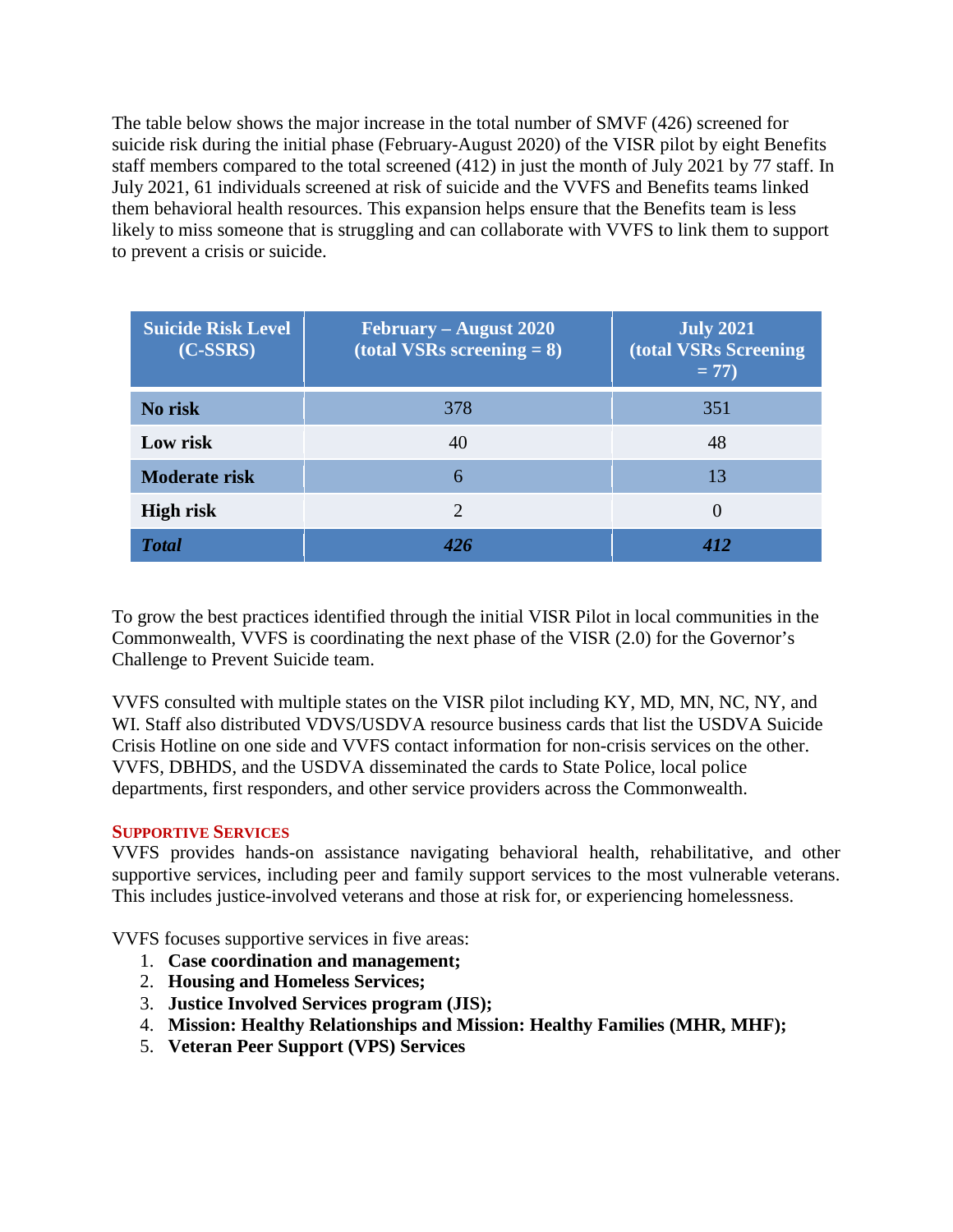#### **CASE COORDINATION AND MANAGEMENT: REGIONAL HIGHLIGHTS**

VVFS consists of four regions, which provide the core services of resource connections, care coordination, peer and group support to veterans and their family members. Following are some of the regional capacity building initiatives that VVFS supports:

- **STEP VA:** VVFS is assisting DBHDS and CSBs with the military and veterans services component of System Transformation Excellence and Performance in Virginia (STEP VA) in the public mental health system. As part of STEP VA, CSBs will increase clinical services and suicide prevention among SMVF. VVFS staff provide military culture and resource training to CSB staff, and partner on care coordination and peer support services delivery. VVFS staff also assist CSBs with building internal capacity for SMVF services through staff recruitment and training.
- **Crisis Intervention Team (CIT) Training:** VVFS staff provide SMVF crisis intervention training to partner agencies, law enforcement, and first responders. This training builds capacity in communities and solidifies partnerships throughout the regions for referral resources and care coordination. CIT training provides the program with referrals at vital intercept points to connect veterans experiencing crises to care treatment and other related supportive services.
- **Virginia National Guard:** VVFS staff continue to support ongoing planning and training with the Virginia National Guard. Through the Commander's Ready and Resilient Council (CR2C) and with the Risk Reduction, Readiness and Suicide Prevention (R3SP) office, VVFS streamlines behavioral health and supportive services referral partnerships with Readiness Centers and units statewide. In addition, over the last year, VVFS and DBHDS helped the R3SP office implement the Lock and Talk Virginia Lethal Means Safety (LMS) campaign. Suicide Intervention Officers in each unit were trained in LMS and distributed gunlocks and medication lock boxes to Service Members and families to increase safety and suicide prevention.
- **Military Cultural Competency (MCC) Training:** VVFS staff provide MCC training to community agencies, state agencies, and other providers serving veterans. VVFS is the lead MCC trainer for the VISR pilot through the Governor's Challenge for Suicide Prevention. This training builds provider knowledge in serving SMVF and provides information on key resource connections including outreaching VVFS services.

#### **COVID-19:**

In FY21, VVFS maintained a hybrid posture through both virtual services and in-person services to meet different needs while prioritizing safety. In addition to ongoing care coordination, staff invested significant effort in maintaining real-time awareness on service partner and resource operational posture, adjusting referrals and client advocacy accordingly. With clients, staff observed a decrease in new clients, but an increase in returning clients and the length of time working with these clients. By June, client referrals had increased noticeably, though lengths of interaction remain longer than pre-COVID. Given the community-based nature of VVFS, staff were more equipped to shift to both full-time telework and later hybrid operations. A small number of key barriers were identified (relating largely to paper documents and internet access),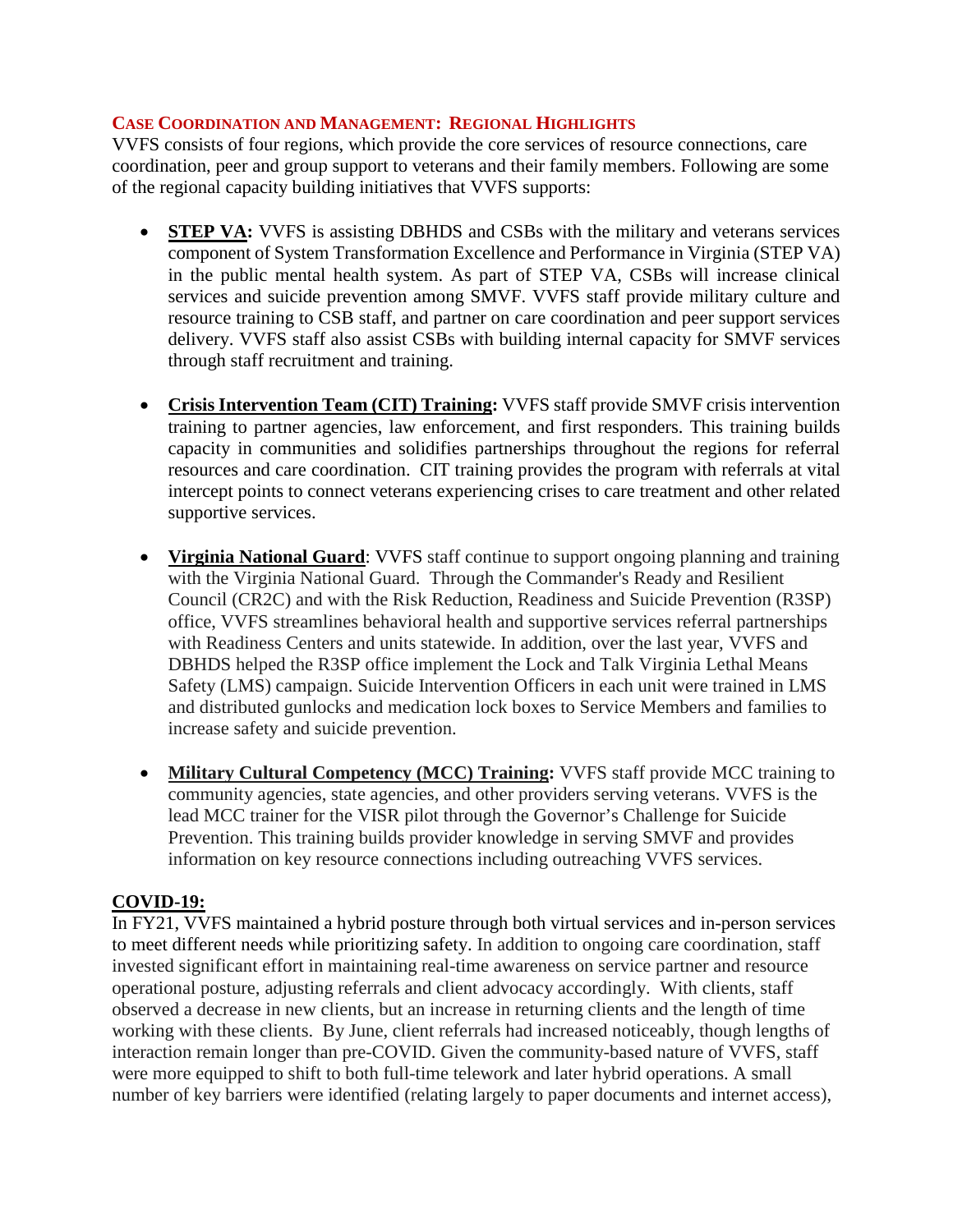but most have been resolved on a case-by-case basis and operations otherwise continue with only minor limitations.

**VVFS North Region** serves approximately 218,200 veterans and their families in 14 counties and six independent cities in Northern Virginia.

The North Region team is comprised of 12 team members: a Regional Director, Assistant Regional Manager, Senior Resource Specialist, Veteran Justice Specialist, two Veteran Peer Specialists, and six Resource Specialists, , strategically located in five VDVS offices (Fairfax, Loudoun, Manassas, Springfield, and Strasburg).

Due to the close proximity to 21 active duty military bases, the Pentagon, and Washington D.C, staff experienced a high demand for assistance for veterans and family members, particularly with mental health needs and related supportive services. In response, the region provides a high level of peer support, including groups, and care coordination for mental health.

In 2021, the region will increase its capacity of direct service staff to meet increased needs of veterans and family members in Northern Virginia. This included a new veteran peer specialist and two resource specialists. These increases in direct service staff resulted in the expansion of the DVS Manassas Office as well as the Strasburg office which is scheduled to move to Winchester.

Due to high population of veterans experiencing PTSD and TBI— particularly Operation Iraqi Freedom(OIF)/Operation Enduring Freedom(OEF) veterans —Peer Support Services have been pivotal to supporting the mental health needs and recovery of these veterans. Since the onset of the pandemic, the region transitioned its in-person peer support groups to a virtual format to continue meeting the needs of these veterans.

VVFS connects veterans and family members to licensed mental health clinicians who have experience working with veterans with PTSD and TBI. The region has established a network of nearly 20 clinicians to assist in bridging these barriers to mental health treatment. Due to COVID-19, many of the providers are offering telehealth services. The region leverages the Veteran Services Foundation for assessments and treatment to veterans who cannot access the VA and have financial barriers.

Regional staff continue to coordinate with six local homeless continua of care (CoC), the Washington D.C. VA Medical Center (VAMC), and the Martinsburg VAMC homeless services teams to connect veterans experiencing homelessness to permanent housing. Staff are active in meetings of Unite-Us Serving Together Collaborative and Homeless Veterans By-Name Housing to assist in care coordination with Supportive Services for Veteran Families (SSVF) and other CoC partners.

Staff are part of the treatment teams for both the Fairfax County Veteran's Docket and Prince William County's Veteran Docket, working directly with judges, attorneys, probation/parole personnel, and a VA Justice Coordinator. VVFS, in collaboration with Veteran Mentors, assist justice involved veterans in accessing mental health and/or substance abuse treatment, as well as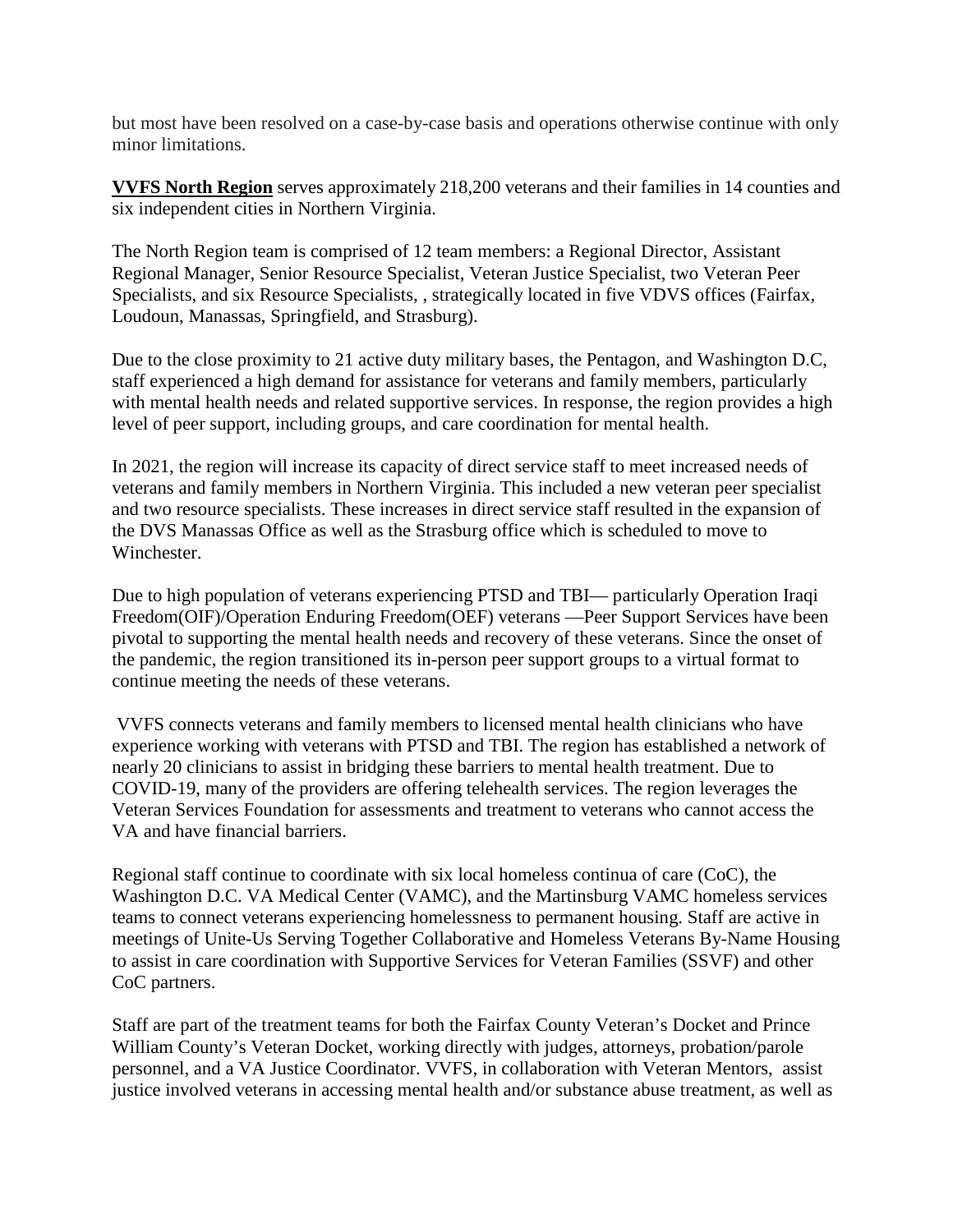employment/vocational and education services to comply with the docket and successfully graduate from the program.

**VVFS West Region** serves approximately 99,500 veterans and their families in Southwest Virginia, which includes 32 counties and 13 independent cities.

The West Region team is comprised of 12 team members: Regional Director, Assistant Regional Manager, Senior Resource Specialist, Veteran Justice Specialist, Veteran Peer Specialist, and six Resource Specialists, strategically located in five VDVS offices (Abingdon, Big Stone Gap, Danville, Lynchburg, and Wytheville,), three CSBs (New River Valley, Piedmont, and Alleghany Highlands), and the Salem VAMC. The region also provides services at satellite offices and in communities across the region. In 2021, the West region team added critical capacity with a new Veteran Peer Specialist position in the Abingdon office.

Key partnerships and initiatives included the SWVA Crisis Intercept Mapping Collaborative and Southwest Virginia Together With Veterans (TWV). These initiatives included implementing suicide screening and lethal means safety planning for SMVF with partners in the region and bridging gaps in services through coordinated referrals. SWVA Together With Veterans continues promoting best practices from the Veterans Health Administration and the Governor's Challenge to Prevent Suicide designed to bolster grass roots, veteran-led, suicide prevention in rural communities. The SWVA TWV program is currently in phase four of five of the community development process. SWVA TWV and the Mental Illness Research, Education and Clinical Center (MIRECC) completed the second Community Assessment and Strengths, Weakness, Opportunities and Threat assessment as well as the MIRECC Action Plan. This process surveys key stakeholders from across SWVA to measure collaboration among people and organizations in our communities.

The region is involved in stakeholder collaboration and continues to participate in outreach across the region. This includes several suicide prevention committees and coalitions that address barriers to services specific to SWVA. This has also bolstered partnerships with the three VAMCs that serve veterans living in western and southwestern Virginia, including Beckley, West Virginia, James H. Quillen (Mountain Home), Tennessee, and Salem. Within these partnerships, VVFS West Region has worked closely with Salem VAMC and New River Valley Community Services to bridge partnerships in implementing the Salem VAMC telehealth program.

West Region staff provided training including Trauma Informed Care/Adverse Childhood Experiences (TIC/ACEs), Talk Saves Lives, Question Persuade and Refer, and Applied Suicide Intervention Skills Training (ASIST). The region also participated in a Caregiver Focus Group launched in August 2021 with a focus on better understanding the unique needs of SMVF caregivers in SWVA. The West Region Veteran Peer Specialist (VPS) currently facilitates one Veteran Peer Group in the New River Valley. The West Region VPS created and currently maintains the first VDVS VVFS Female Veteran Peer Group in a virtual model in FY21.

**VVFS Central Region** serves more than 158,500 veterans and their family members in Central Virginia, encompassing 29 counties and nine independent cities.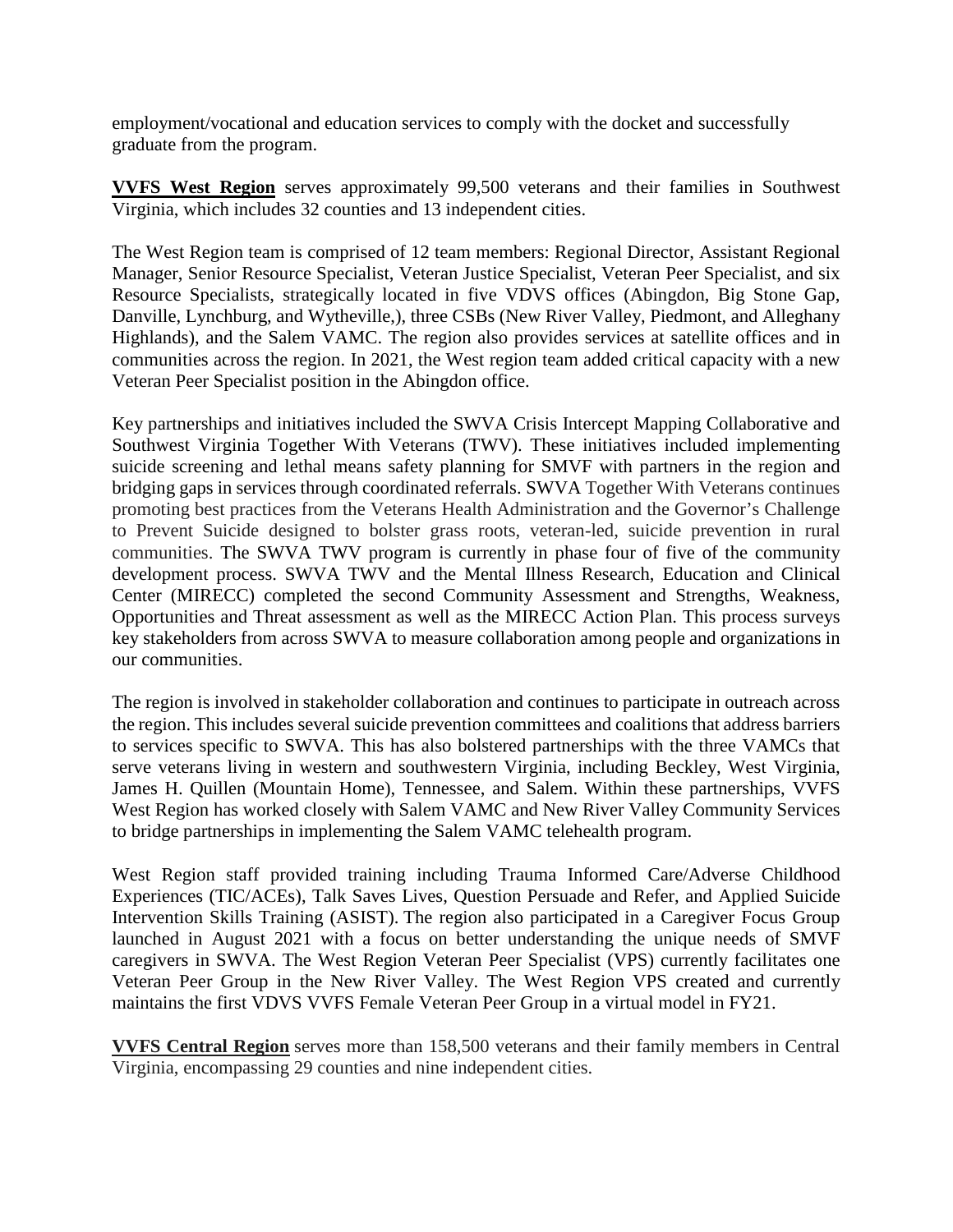The Central Region team is comprised of 13 team members: a Regional Director, an Assistant Regional Manager, Senior Resource Specialist, five Resource Specialists, one Justice Resource Specialist, and four Veteran Peer Specialists, strategically located in five VDVS offices. (Charlottesville, Fredericksburg, Henrico, Petersburg, and Staunton), two offices shared with the Virginia Employment Commission (Chesterfield and Richmond), and the Region 10 CSB office in Palmyra. In 2021, the Central region team added critical capacity with a new Veteran Peer Specialist position in the Staunton office.

Due to the impacts of COVID-19, VVFS Central Region staff have experienced a high case volume (which continues to increase), mainly related to housing instability, literal homelessness, behavioral health, unemployment, and peer support. The increased strain on community partners has increased VVFS length and level of interaction with clients, but the region has still been successful in connecting to services. Throughout the year, outreach and services were conducted both in-person and virtually.

Regional staff continue to play a role in the delivery of MCC training, and have assisted in providing it virtually to a broad range of audiences. Key attendees include CSBs and other behavioral health providers.

Regional CIT trainings resumed in the Central Region and included the addition of new training programs in the Crater and Chesterfield areas. VVFS assisted with the veterans' component of their 40-hour training module. This increases the number of CIT programs VVFS is involved with to eight. Over the FY, interactions with law enforcement assisting veterans in crisis has created additional opportunities for training and collaboration with hostage negotiation and special response teams.

**VVFS East Region:** The East Region serves approximately 248,800 veterans and their families in the Greater Hampton Roads area, which includes 21 counties and 11 independent cities.

The East Region is comprised of nine members: Regional Director, Assistant Regional Manager, Veteran Justice Specialist, two Veteran Peer Specialists (one added this year), one Senior Resource Specialist, two Resource Specialists, and one Resource Specialist/Family and Caregiver Support Coordinator (the team built out this family and caregiver support capacity this year). East Region staff are strategically located in six VDVS offices (Chesapeake, Hampton, Norfolk, Oceana, Virginia Beach, and Williamsburg) and the Western Tidewater CSB office in Suffolk. In 2021, the East region team added critical capacity with a new Senior Resource Specialist position in the Hampton office.

The East Region continued to see high number of housing, including homelessness, cases across the region. They regularly coordinate with the five homeless CoCs and the Virginia Rent Relief Program to connect veterans and their families to resources. In addition, behavioral health cases increased and they refer these veterans and their families to Hampton VAMC, CSB, and private behavioral health providers such as the Cohen Clinic.

In FY21, VVFS developed a new partnership with Safe Harbor Recovery Center as they serve men and women diagnosed with substance use disorders. East Region successfully connected veterans to the Safe Harbor Recovery Center along with receiving referrals from the center as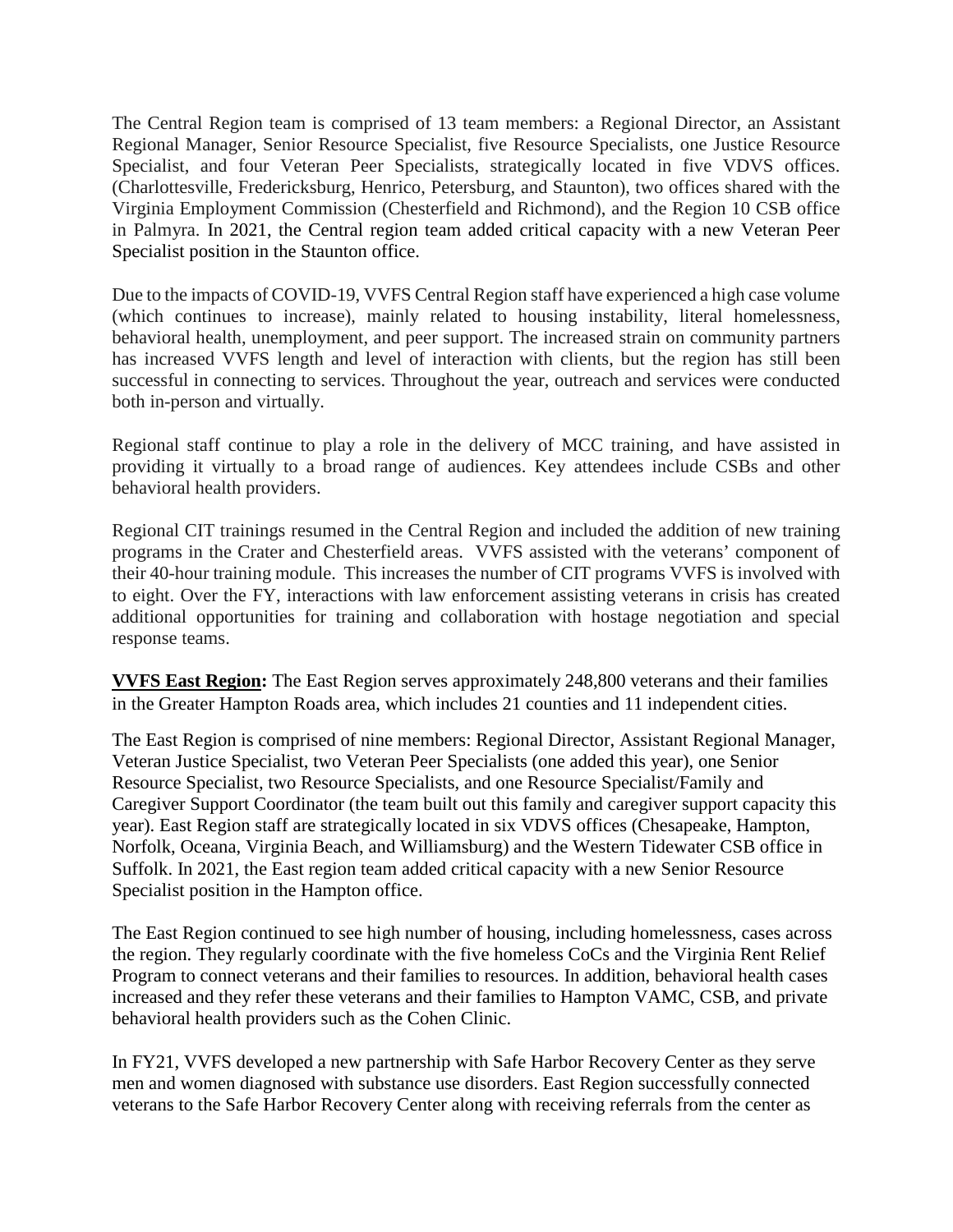well. In addition, East Region's Veteran Peer Specialist provides a monthly overview of VDVS/VVFS services to veterans currently in the program.

As a part of the Governor's Challenge, staff provide regular community training to partner agencies and first responders through CIT in the Hampton Roads area. In addition, the region continues to train community providers on MCC both in person and virtually. The East Region team co-hosts the Veterans Services Collaborative with the mental health team at the Hampton VA Medical Center to bridge referrals and care transitions between the VAMC and community behavioral health and supportive services providers. The region is also a member of the Crisis Intercept Mapping team hosted by Western Tidewater Community Services Board.

With some of the stress associated with COVID-19, the region added another Veteran Peer Specialist (VPS) to work with veterans and support them through behavioral health challenges. East Region's VPS provide monthly Peer Support groups virtually. East Region's Resource Specialist/Family and Caregiver Support Coordinator leads a monthly Family and Caregiver Support Strategy workgroup to increase the identification of caregivers in VVFS services and help staff determine if caregiving contributes to BH/other service needs. The workgroup is designing staff resource training and Client Management System enhancements for caregiver support statewide.

#### **HOUSING AND HOMELESS SERVICES**

VVFS continues to be a national leader in supporting the Commonwealth in sustaining efforts to ensure that veteran homelessness is rare, brief, and non-recurring. The VVFS Deputy Director, who also serves as the VVFS Housing Director, continues to provide statewide coordination and leadership with federal, state, and community organizations and serves on the National Coalition for Homeless Veterans' Executive Board.

The Governor's Coordinating Council on Homelessness (GCCH), chaired by the Secretary of Commerce and Trade and the Secretary of Health and Human Resources, continues to maintain the goal of the reduction and elimination of veteran homelessness as a key priority. As chair of the GCCH Veterans Committee, the VVFS Housing Director collaborates with three federal agencies, seven state agencies, and local homeless Continua of Care (CoC) partners to recommend strategies to the GCCH. In addition, the committee aligns priorities and works together to fill gaps and remove barriers in housing homeless veterans. In coordination with partners statewide, 585 previously homeless veterans entered permanent housing in FY21.

CoCs held the annual Point in Time (PIT) Count the last week of January 2021. This year's preliminary data showed, for veterans experiencing homelessness: 343 veterans – 325 sheltered; 18 unsheltered (due to COVID-19, some CoCs did not conduct an unsheltered count). This was a 13% decrease from the 2020 count of 395, and overall reduction of 63% since 2011. Women veterans experiencing homelessness had a 7% increase from 2020, increasing from 39 to 42. VVFS continues to work with communities in sustaining efforts of reducing veteran homelessness through coordinated entry and targeting of resources.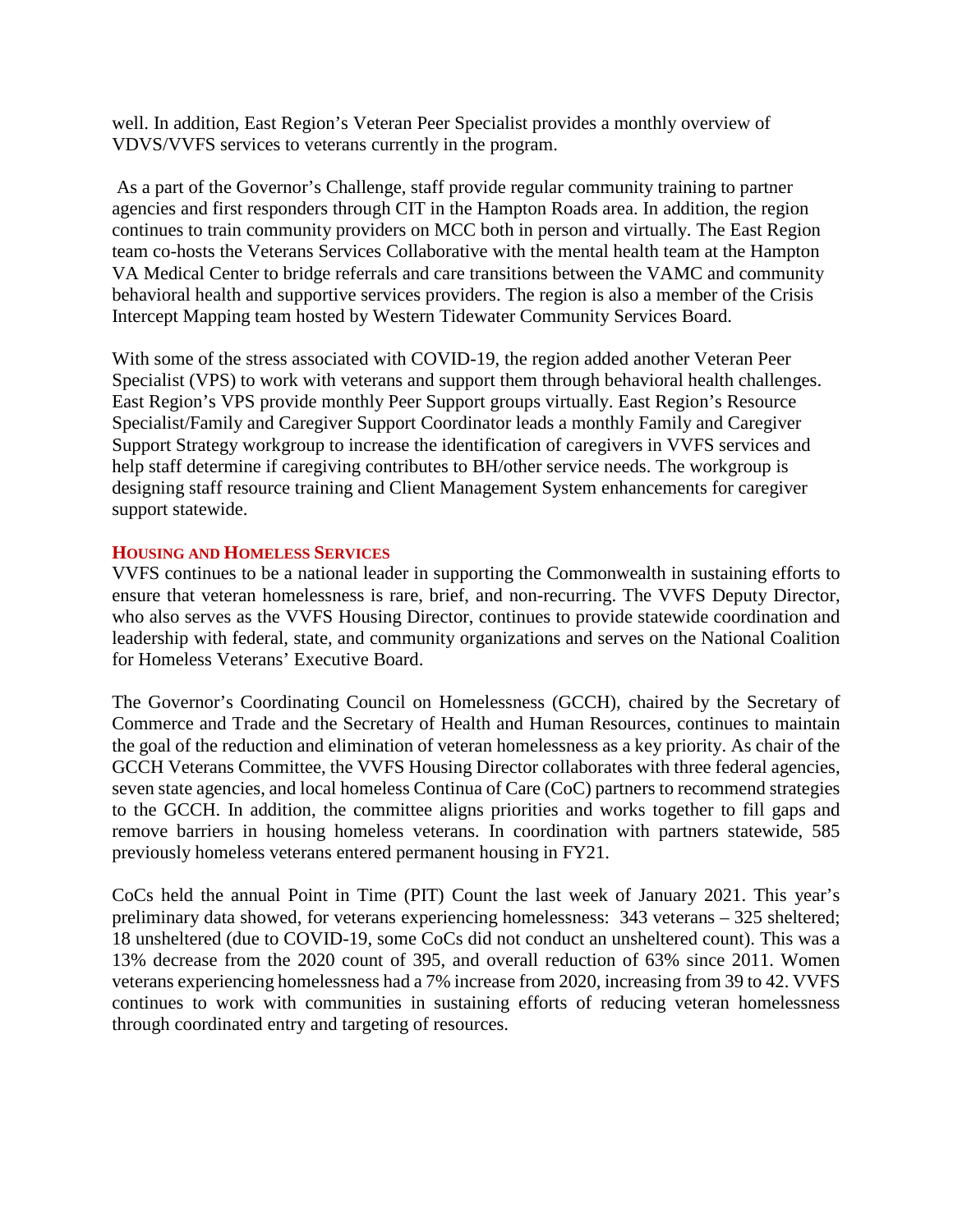

The VDVS Homeless Fund leverages Veterans Service Foundation (VSF) funds and coordinates with SSVF partners across the state to fill gaps in housing veterans experiencing homelessness, and provides prevention funds for previously chronically homeless veterans. Allowable expenses include rental deposits/arrears, utility assistance, beds, and other one-time expenses that may prevent a veteran from being housed. In FY21, VVFS used \$135,531 in VSF funds to assist 144 veterans with moves into permanent housing or homeless prevention.

The Dominion *Veteran EnergyShare* program, in conjunction with the VDVS Homeless Fund and administered by VVFS and Supportive Services for Veterans Families (SSVF) providers across the state, continued in FY21 to provide utility assistance to homeless veterans who move into permanent housing. The *Veteran EnergyShare* program is continuing as \$800,000 for calendar year 2021. This partnership has received national recognition as a best practice and has been vital in sustaining efforts in Virginia. In calendar year 2020, VVFS and SSVF providers utilized 1,203 *Veteran EnergyShare* vouchers for veterans experiencing homelessness or were at-risk.

In response to COVID-19, there has been an increase in homeless funding through SSVF for veterans through the CARES Act. This funding has prioritized higher risk veterans utilizing motel/hotel as emergency shelter and quickly moving veterans into permanent housing when possible. VVFS is also coordinating with the Department of Housing and Community Development (DHCD) Rent Relief Program (RRP) to prevent evictions for veterans financially affected due to COVID.

Other housing priorities that VVFS is coordinating with through the GCCH is expanding permanent supportive housing and supports through the Permanent Supportive Housing Steering Committee. These efforts includes participating in Advancing Housing-Related Supports for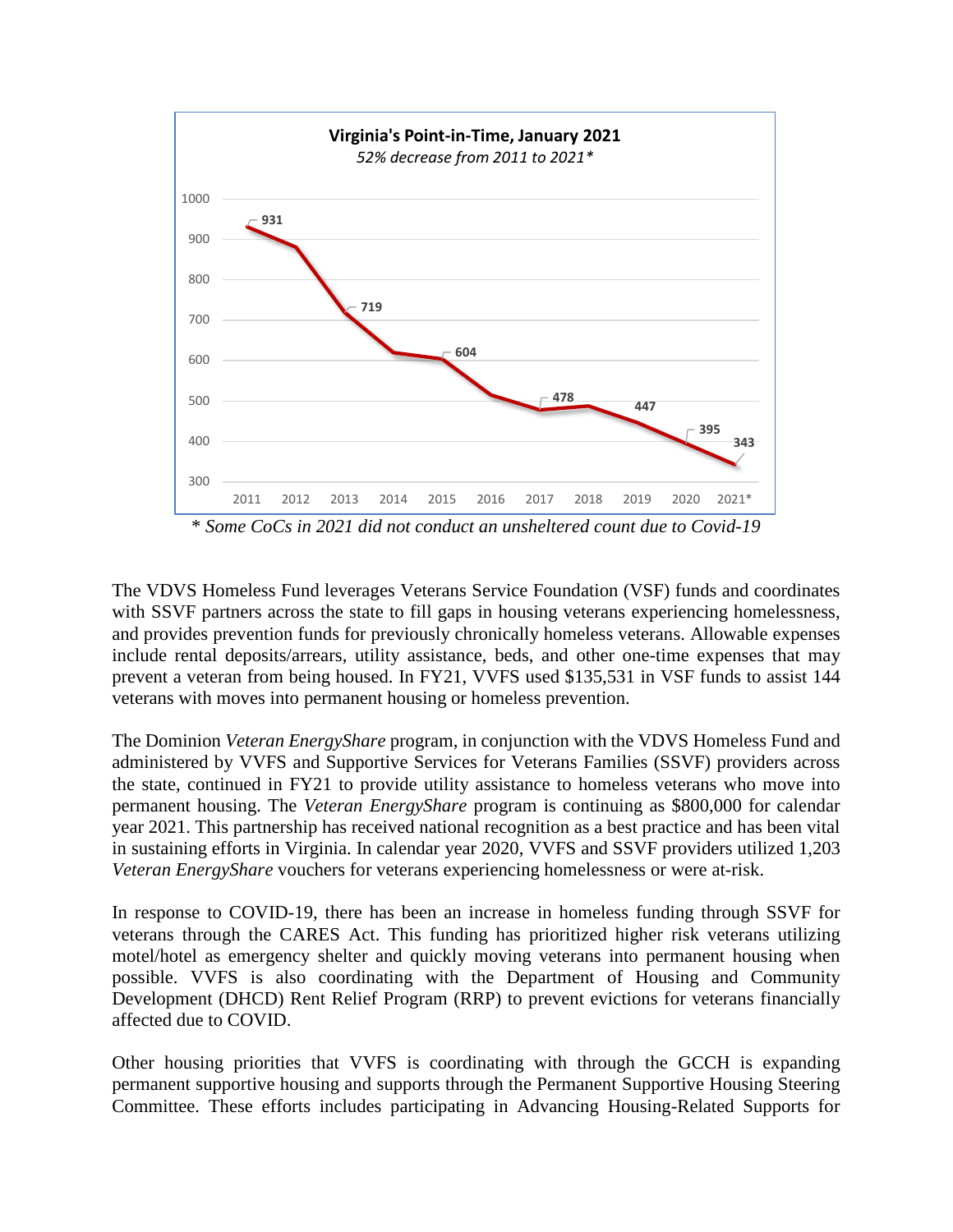Individuals with Substance Use Disorders State Medicaid Learning Collaborative with the Department of Medical Assistance Services (DMAS). This initiative provided technical assistance and planning support to better align and target housing and supportive services under the upcoming Medicaid Housing Support Need Benefit (Summer 2022) to individuals with substance use disorders and experiencing homelessness, including those involved in the criminal justice system. These efforts will enhance the ability to serve veterans in need of housing and supports that may be ineligible for VA homeless resources.

#### **VVFS JUSTICE INVOLVED SERVICES PROGRAM (JIS)**

VVFS Justice Involved Services program (JIS) provides resource connections, care coordination, and support to Virginia's veterans and service members across the criminal justice spectrum, including diversion, incarceration and while on supervision in the communities. JIS offers direct assistance to veterans and service members of any era, regardless of discharge status. The program provides services to veterans in treatment dockets, in local jails and state prisons, and on probation and/or parole supervision. In addition veterans can be referred electronically through the VVFS Justice mailbox- [justice.vvfs@dvs.virginia.gov.](mailto:justice.vvfs@dvs.virginia.gov) The four VVFS Veteran Justice Specialists (VJS), one in each VVFS region, work with justice-involved veterans pre- and post-release. The Criminal Justice Director (CJD) oversees referrals and services delivery. Due to COVID-19, the JIS program has also expanded virtual services to connect with justice-involved veterans.

To address the needs of justice-involved veterans (JIVs) with serious medical and mental health conditions, VVFS leads the Justice Involved Veterans with Special Needs work group with the USDVA and VADOC. The CJD also conducts statewide collaborative quarterly meetings between the USDVA Veteran Justice Outreach and Healthcare for Reentry Veterans (HCRV) specialist staff and VVFS VJS staff. The group discusses program updates, issues related to the justice-involved veteran population, and training opportunities. In FY21, the CJD was appointed to Academic Consortium on Criminal Justice Health (ACCJH) Board of Directors and also serves on the Racial and Social Justice subcommittee. The goal of the ACCJH is to advance the field of health care for individuals in the criminal justice system.

The CJD collaborates with other key partners, including:

- The Virginia Department of Corrections (VADOC)
- The Virginia Regional Jail Association
- The Virginia Sheriffs' Association (VSA)
- The U.S. Department of Veterans Affairs (VA)
- The Attorney General's office
- Department of Behavioral Health and Developmental Services (DBHDS)

#### *Veteran Treatment Dockets*

In FY21, the Criminal Justice Director (CJD) and Veteran Justice Specialists promoted the creation of veteran treatment dockets in collaboration with the Supreme Court of Virginia, and provided technical assistance to various jurisdictions, including Loudoun and Chesterfield counties, Lynchburg, and Staunton. As of FY21, there are seven veteran treatment dockets in Virginia:

- 1. Fairfax County General District Court
- 2. Fairfax County Circuit Court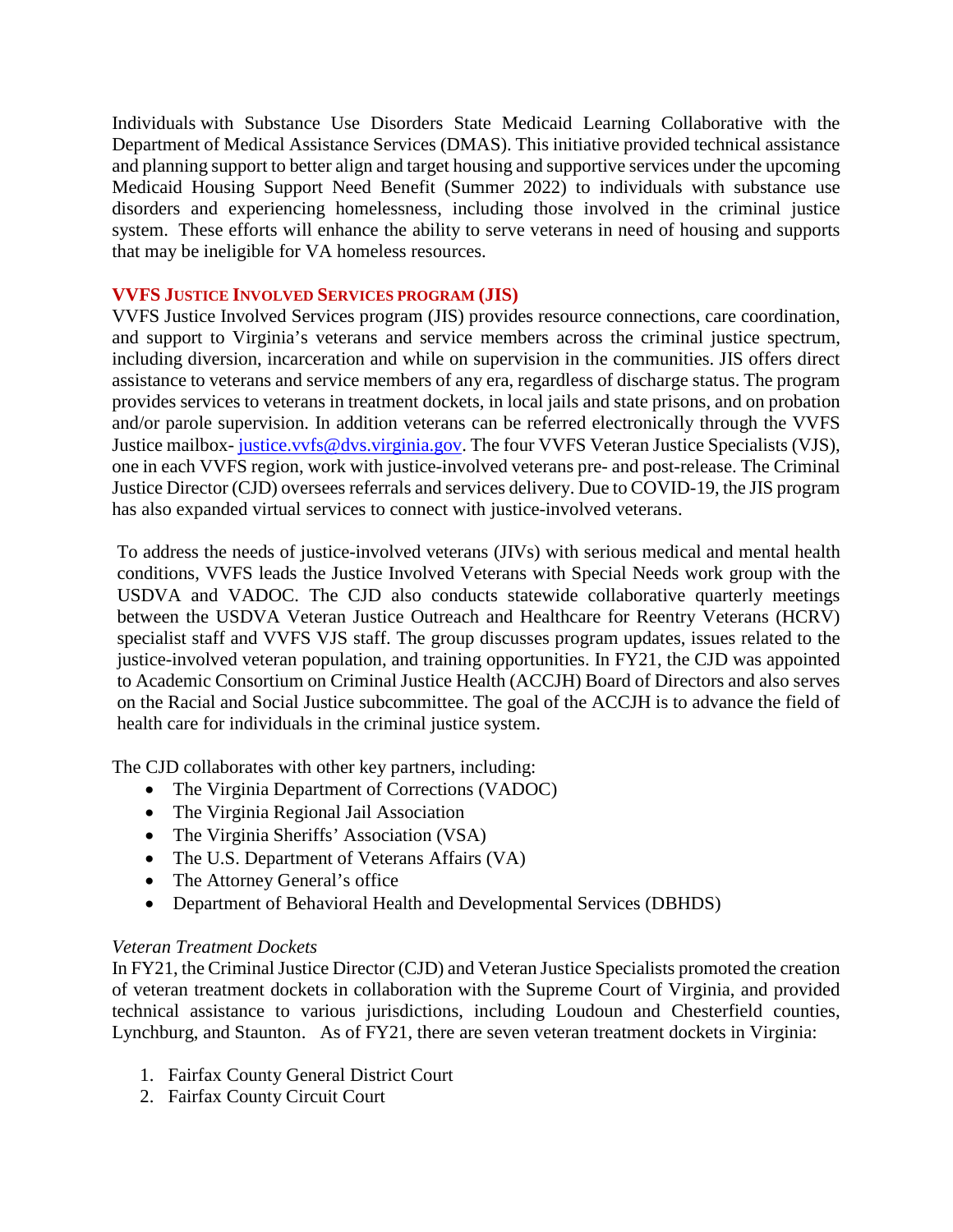- 3. Fairfax County Juvenile and Domestic Relations Court
- 4. Hampton Circuit Court
- 5. Norfolk Circuit Court
- 6. Prince William General District Court
- 7. Rappahannock (Spotsylvania) Circuit Court

VVFS VJS regional staff are active members of the veteran docket team and connect veterans to resources in the community. The VJS team continued to work with veteran dockets during the pandemic via virtual meetings and videoconferencing.

Virginia was selected as one of five states to receive the Veterans Treatment Court Statewide Strategic Planning Technical Assistance from the Center for Court Innovation (CCI). As part of this effort, VVFS serves on the Veterans Docket Statewide Strategic Planning team. The goal of the team is to create new veteran dockets and increase veteran identification in the criminal justice system, particularly in local and regional jails.

Funding from the Bureau of Justice Assistance, granted to the Virginia Supreme Court, Office of the Executive Secretary (OES) is assisting in supporting these activities. One of the tools leveraged to increase identification of veterans in the criminal justice system is the USDVA's *Veterans Reentry Search Services (VRSS)* system. VVFS assisted the development of a VRSS training to expand usage among jails. Currently, only eight jails using the VA's VRSS system. As part of this effort, the Virginia team also developed the first veteran treatment docket curriculum.

#### *Compensation and Pension (C&P) Examination Process*

The CJD serves as the statewide contact for the VA and VA-contracted vendors to request C&P exams for incarcerated veterans and collaborates with the VADOC and the VA. Due to the COVID-19, in-person C&P exams for incarcerated veterans were suspended, but in-person exams resumed in March 2021. VVFS and VADOC collaborates with one of the VA-contracted vendors to conduct C&P psych exams via telehealth.

#### **MISSION: HEALTHY RELATIONSHIPS & MISSION: HEALTHY FAMILIES**

*Mission: Healthy Relationships* (MHR) and *Mission: Healthy Families* (MHF) are retreats held at various locations in Virginia and focus on effective communication skills through the provision of individualized and group support in a workshop format.

*Mission: Healthy Relationships* is a program focused on relationship enhancement and effective communication skills for couples. MHR was adapted from "8 Hours to a Lifetime of Relationship Satisfaction," a workshop designed by the National Multiple Sclerosis Society in conjunction with the U.S. Department of Health and Human Services, Administration for Children and Families.

Couples who experienced military transition, deployments, and/or are coping with the effects of operational combat stress, PTSD, TBI or other trauma-related experiences are taught a skillsbased approach to relationship strengthening, enhancing relationship communication and resiliency skills and are provided connections to behavioral health, rehabilitative and supportive services. The goal is to improve the overall health and well-being and relationship satisfaction of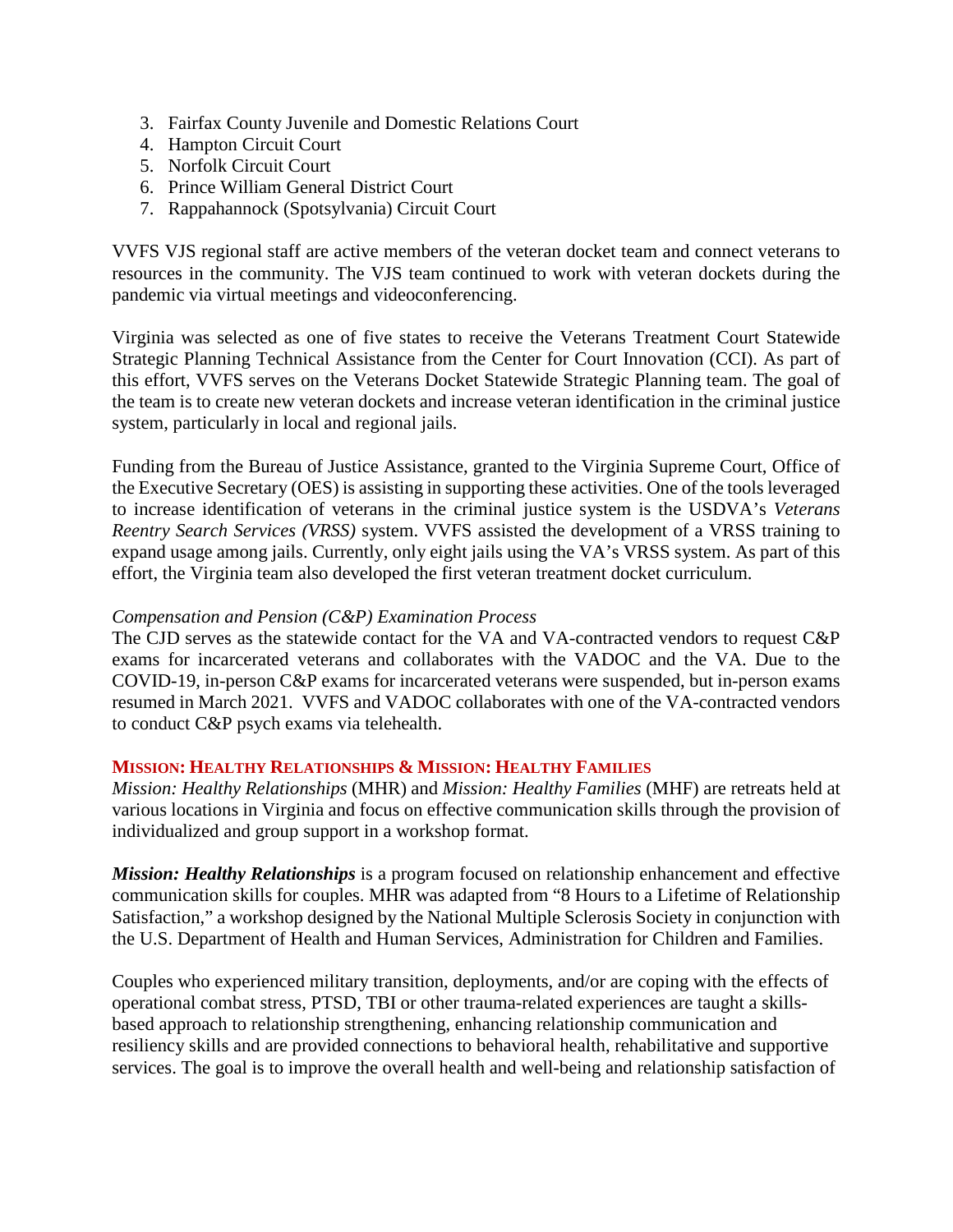the couples who attend the weekend-long workshop. In FY21, VVFS postponed workshops due to the COVID-19 pandemic.

*Mission: Healthy Families* (MHF) retreats enhance family well-being for veteran families by allowing the families to step away from daily stressors and support one another as a unit. The retreats allow adults and children to engage in activities, which help strengthen skill building, resiliency and communication skills within the family unit. The weekend provides time for families to engage in directed and non-directed activities that focus on strengthening relationships and the health and welfare of each member of the family. In FY21, VVFS postponed the retreats due to the COVID-19 pandemic.

#### **VETERAN PEER SUPPORT (VPS) SERVICES**

VPS program leverages professional peer training and personal experiences to develop peer-topeer relationships with veterans to provide support in increasing self-reliance, health, wellness, and quality of life. Peer services focus on veterans struggling with behavioral and rehabilitative needs affected by military service but who are disinterested in clinical treatment. VVFS Peer Specialists link with veterans who share similar military and post-military experiences in an effort to relate to the client.

With the hiring of six new VPS employees and a Peer Services Director (PSD), the program has increased its capacity to interact and assist these veterans. These interactions are based on trust and knowledge of military service, thus giving the VPS the opportunity to successfully direct the veteran toward a more productive and meaningful life.

The VPS program facilitates veteran support groups, providing structure to promote personal growth, self-awareness, coping strategies, and the opportunity to interact with other veterans. Due to the COVID-19 pandemic, VVFS adapted these groups to a virtual setting to facilitate connection and mutual support. The growth of these virtual meetings helps to meet the need of veterans to avoid isolation within their communities. In FY21, VVFS started the first Women's Veterans Group. This group assists women veterans across the Commonwealth to fellowship with other female veterans and space to share their needs. VVFS plans to expand all groups to in person once the pandemic has ceased to be a factor.

VVFS continues its work to sustain and grow partnerships with DOD and the Virginia National Guard (VaNG). Working through the Suicide Prevention Coordinators within the National Guard, VVFS successfully assisted veterans guard members that are experiencing anxiety, depression and other issues associated with military service. VVFS also provides peer support and resource connection to the Marine Corps' District Injured Support Cell (DISC). The DISC supplies support to Marine Corps Wounded, Ill and Injured within the state.

VVFS continues outreach efforts to the USDVA and other state and community partners such as DBHDS and DMAS. Coordinating with these peer support partners expand VVFS training and resource opportunities. These partnerships increase the identification of veterans that cannot access VA services due to discharge and/or reluctance to accept services.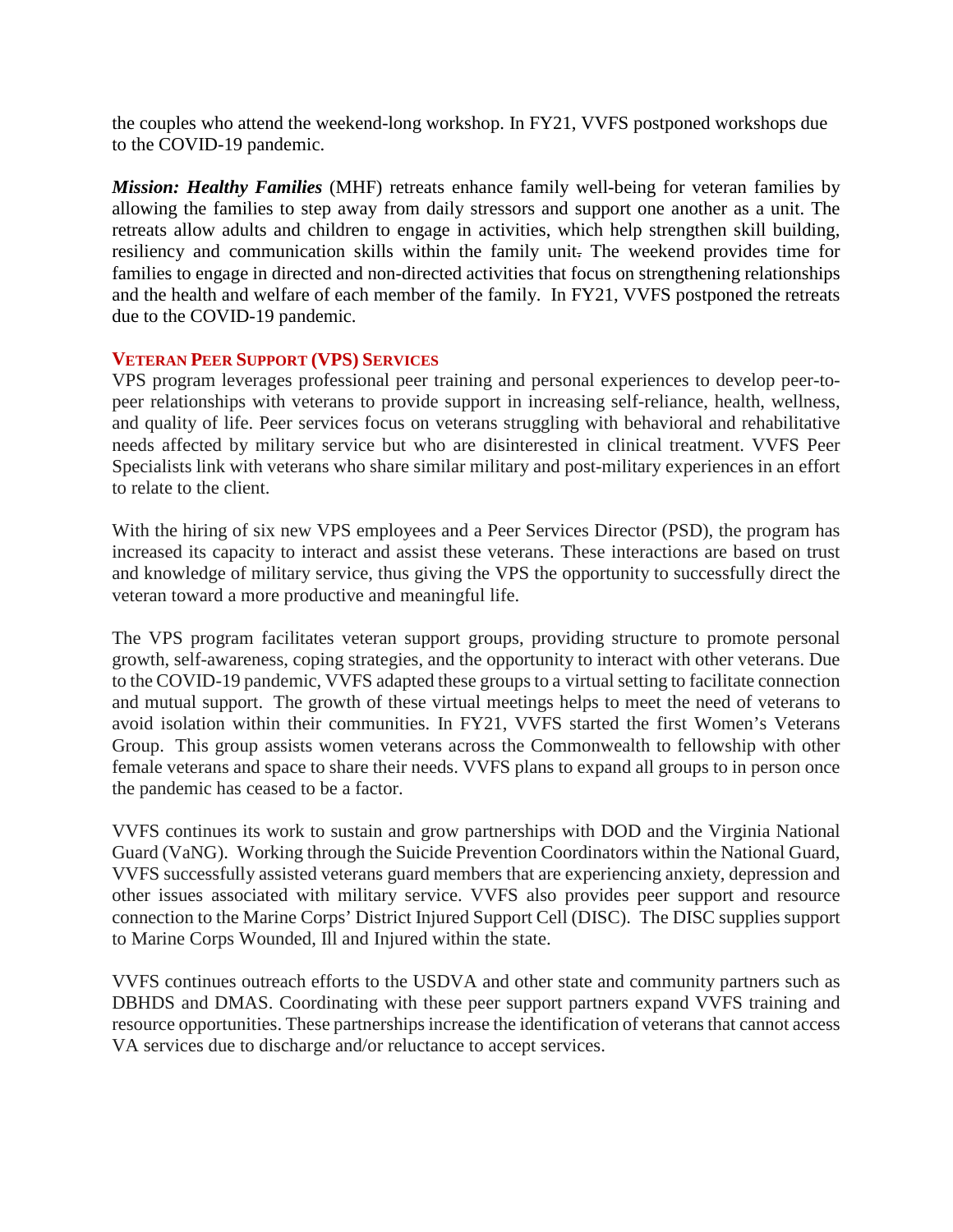#### **SNAPSHOT OF VVFS SERVICES**

During the pandemic, the severity and complexity of services required by veterans and families increased. At the same time, VVFS experienced a reduction in new veterans accessing services, but saw an increase in both previous clients returning for services, and the length of time they needed our services. With pandemic restrictions, VVFS significantly reduced its in-person outreach events, contributing to the decrease in new clients accessing services. However, since the end of FY21 and the start of FY22, VVFS is starting to return to pre-pandemic levels in the number of clients served.

Below are the data on resource referrals, comprehensive behavioral and rehabilitative health care coordination, and supportive services to Virginia's Veterans, National Guard, Armed Forces Reserves, caregivers and family members. (Change from 2020 denoted in italics).

- **1,742** Veterans and family members served in FY21 *(-28)*
- **2,403** Total individual services provided in FY21 *(-449)*
	- **296** Total behavioral health services provided in FY21 *(-85)*
		- **36** Total rehabilitative/medical services provided in FY21 *(-4)*
- **2,071** Total supportive services provided in FY21 *(-360)*
	- **456** Total group services provided in FY21 *(+33)*
	- **0** Veterans and family members served by *Mission: Healthy Relationships* (MHR) and *Mission: Healthy Families(MHF)* in FY21\* *(-114)*
- **831** Individuals trained in Crisis Intervention Training (CIT) by VVFS *(-328)*
- **1,401** Individuals trained in Military Cultural Competency Training by VVFS *(-936)*
	- **119** Veterans who received Behavioral Health/Financial Assistance through Veterans Services Foundation *(-37)*

#### **HOMELESSNESS AND HOUSING**

- **343** Estimated number of homeless veterans in Virginia on a single night in January 2021\*\* *(-52)*
- **18** Estimated number of unsheltered veterans in Virginia on a single night in January 2021\*\* *(-54)*
- **585** Number of homeless veterans housed statewide in FY21 *(-362)*
- **144** Veterans experiencing homelessness who received financial assistance through VVFS in FY21 *(-40)*